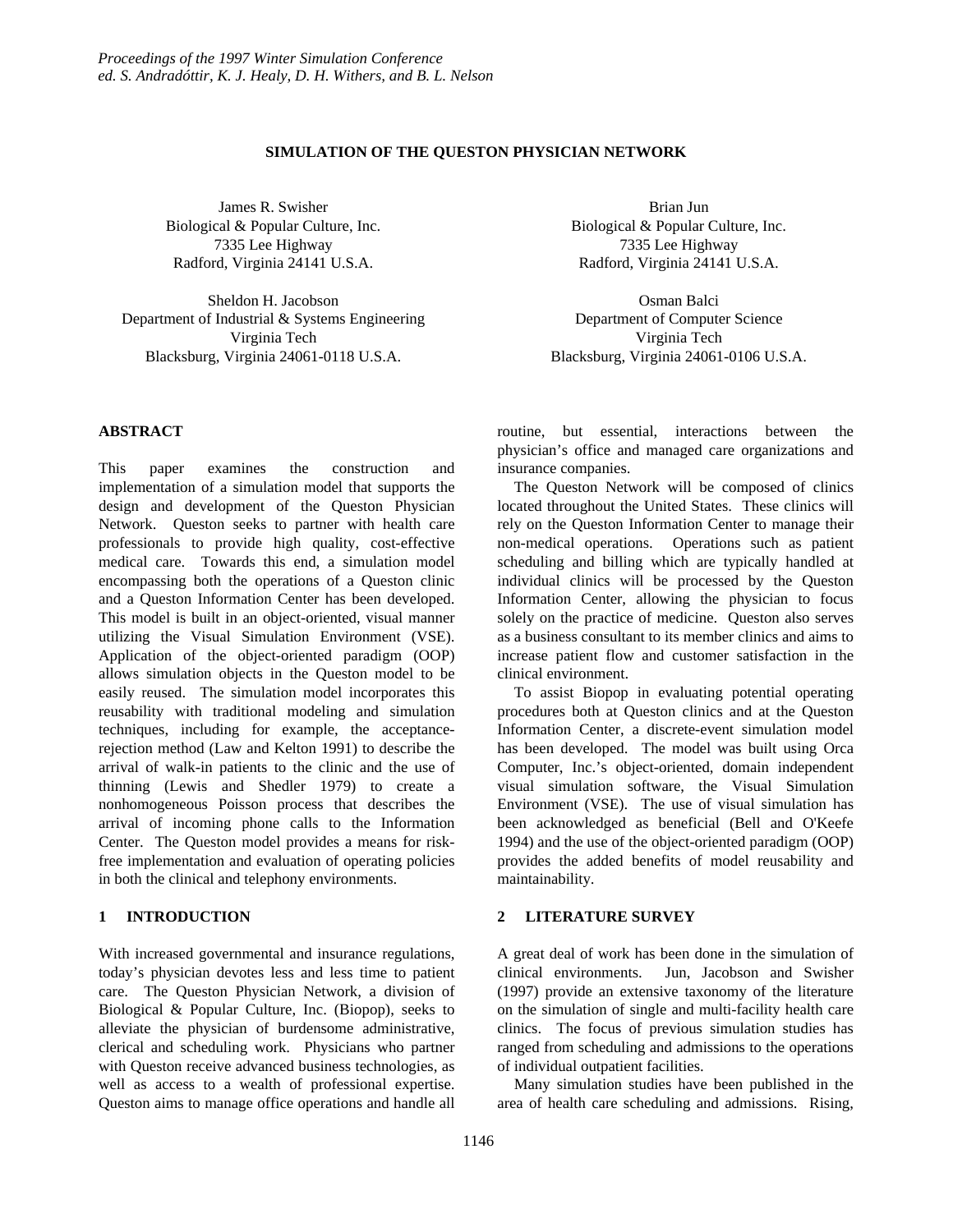Baron and Averill (1973) were among the earliest to publish research in this area. They show that alternative decision rules for scheduling appointments can increase patient throughput and staff utilization. Hancock and Walter (1979) present similar results from a simulation study attempting to increase patient throughput in a hospital setting. Unfortunately, they were unable to implement the revised scheduling rules because of staff resistance. Since this article's appearance, numerous papers have detailed simulation studies focused on patient scheduling. The common conclusion drawn among these papers is that patient throughput can be increased by altering scheduling and admissions rules.

In addition to research on health care scheduling, many researchers have also attempted to model the entire operation of an outpatient facility. Fetter and Thompson (1965) present one of the first simulation studies conducted on the operations of an individual clinic. They identify several important variables in assessing physician utilization, including early and late patient arrivals, patient no-show rates, walk-in patient arrival rates, appointment intervals and physician lunch breaks. Since the Fetter and Thompson article first appeared, researchers have experimented in various areas such as clinic queueing and patient flow, clinic staffing and facility sizing.

Although a great deal of work on individual health facility simulation has been published over the past thirty years, Jun, Jacobson and Swisher (1997) note that the literature lacks a significant amount of research in the area of complex multi-facility health care systems. Stafford (1976) and Stafford and Aggarwal (1976) present the results of a multi-facility simulation study based upon a university health center. No work, however, has been published on the operation of several independent health care facilities relying on a common scheduling and information center. Although the Queston model can currently be classified as a singlefacility simulation, the authors plan to expand the model to simulate the operation of and interactions between several clinics, thus filling this void in the literature. The final Queston model will be a visual simulation of a multi-facility health care system.

## **3 OVERVIEW OF THE QUESTON SIMULATION MODEL**

The overall goal of the Queston simulation study is to design the optimal patient-physician encounter by maximizing patient throughput and minimizing cost per patient while still providing quality care. The Queston model developed uses the discrete-event world view in its implementation. It also takes advantage of OOP as implemented by VSE. OOP allows model components

to be specified as objects that can be instantiated multiple times throughout a model. Object reusability is a major benefit of OOP and proved beneficial in building flexibility into the Queston model. For example, instead of building a fixed number of examination rooms into the Queston clinic, the user simply inputs the desired number of examination rooms in VSE's 'Constants' panel (see Figure 1). At run time, the model instantiates the number of examination rooms the user has specified. This approach is taken throughout the model, allowing the user to define many of the key components by simply changing a single number prior to run time.

| ▣ |  | <b>Constants</b>              | ×ı       |
|---|--|-------------------------------|----------|
|   |  | Constant                      | Value    |
|   |  | NUMBER OF SEATS               | 26       |
|   |  | NUMBER_OF_MOVE_SPOTS          | 8        |
|   |  | NO OF REG CHKOUT WINDOWS      | 2        |
|   |  | MEAN WALKIN INTERARRIVAL TIME | 6750     |
|   |  | INNER ROOM MOVETIME           | 2.0      |
|   |  | <b>MOVETIME</b>               | 5.0      |
|   |  | NUMBER_OF_OPERATORS           | 2        |
|   |  | MEAN PHONE CALL TIME          | 120.0    |
|   |  | DELAY VALUE                   | 2.0      |
|   |  | DATA COLLECTION START DAY     | 98       |
|   |  | AFTER REPLICATION ENDED TIME  | 40000000 |
|   |  | LAST RUN DAY                  | 165      |
|   |  | MEAN_NOTE_TAKING_TIME         | 30.0     |
|   |  | NUMBER OF SPECIALTY ROOMS     | 1        |
|   |  | NUMBER_OF_CHECKIN_ROOMS       | 2        |
|   |  | NUMBER OF EXAM ROOMS          | 6        |
|   |  | NO OF NURSES                  | 2        |
|   |  | NO_OF_PA_NPS                  | 2        |
|   |  | NO_OF_PHYSICIANS              | 2        |
|   |  | NO OF MEDICAL ASSISTANTS      | 3        |
|   |  | MEAN_MORNING_CALL_IAT         | 650.0    |
|   |  | MEAN AFTERNOON CALL IAT       | 650.0    |
|   |  | MEAN EVENING CALL IAT         | 1000.0   |
|   |  | MEAN NIGHT CALL IAT           | 3000.0   |
|   |  | MEAN_WKND_DAY_CALL_IAT        | 2500.0   |
|   |  | MEAN_WKND_EVENING_CALL_IAT    | 3500.0   |
|   |  | MEAN_WKND_NIGHT_CALL_IAT      | 5000.0   |
|   |  |                               | Remove   |

Figure 1: The Queston Model's Constants Panel

The model is built in a hierarchical fashion, with the top level representing the continental United States of America (see Figure 2). On this level exist two objects: the Queston Information Center and a Queston clinic.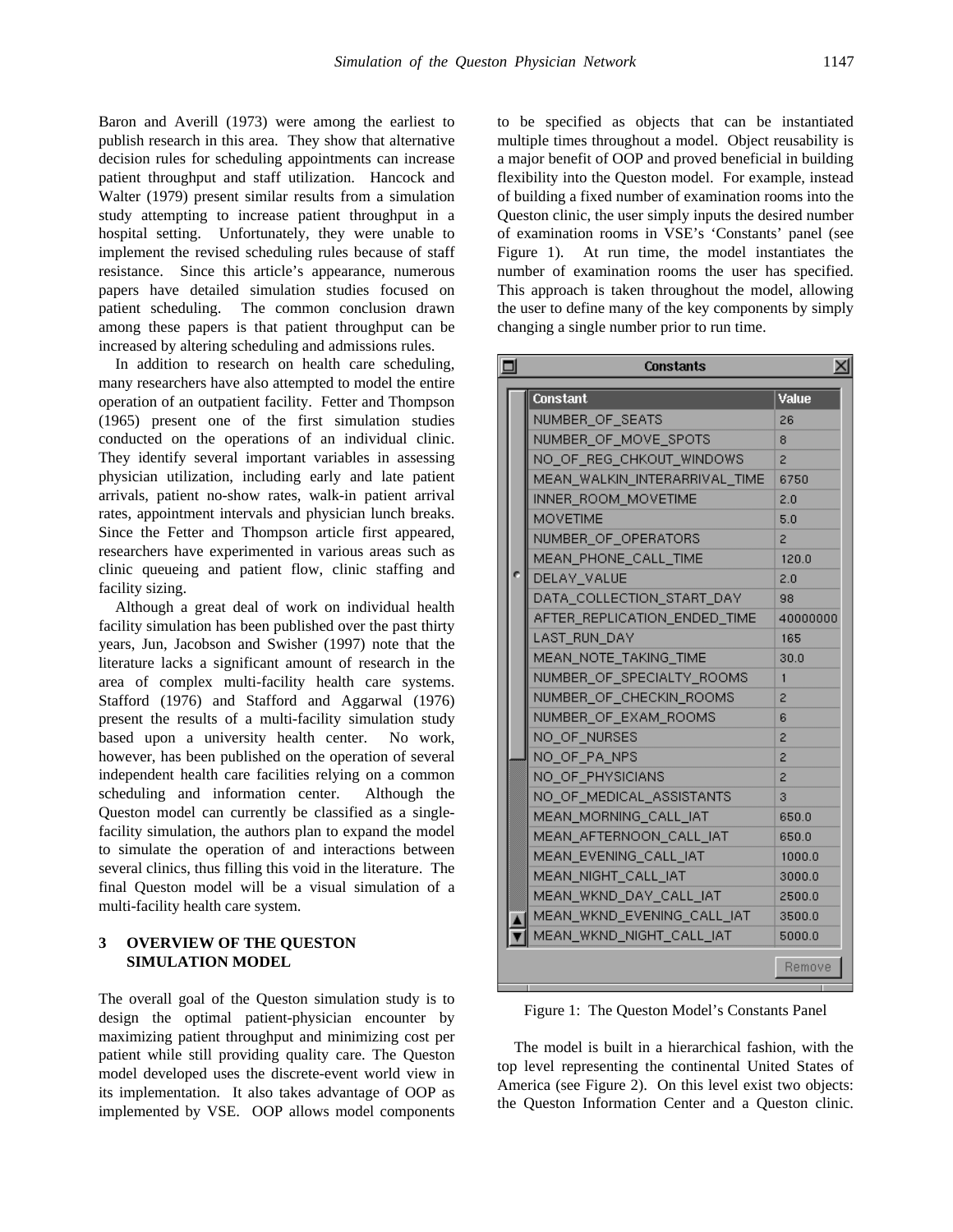The Queston Information Center is composed of operators capable of receiving calls from the geographic area of the clinic and scheduling appointments for patients. Note that the number of operators in the Information Center is a user-defined variable.



Figure 2: The Top Level of the Queston Model

The Queston clinic is a completely scaleable physician clinic with several user-defined parameters, such as:

- composition of the medical staff
- number of registration windows
- number of examination rooms
- number of check-in rooms
- number of specialty rooms

The model is designed to run for a fifteen month period. The first three months act as a warm-up period and the final twelve months represent the steady-state for the system. During the steady-state period, statistics are collected on medical staff utilization, facility utilization, patient throughput, staffing costs (including overtime), revenue generated by patients and patient time in system.

By carefully analyzing the output of different model configurations, Queston assists its member clinics in striking a balance between maximizing revenues and providing fast and accurate care for their patients.

## **4 MODEL BUILDING**

The first steps in any modeling study are the investigation of the real-world system and the definition of scope for the model based upon the study objectives. This process was greatly aided by a team of medical professionals assembled by Biopop. Together, the modelers and the medical experts developed a generic clinic model fashioned around a family practice. This

model includes a standard clinic layout, standard medical personnel and standard patient types. The modelers also developed a template for the Queston Information Center, which acts as the scheduling and information center for all Queston clinics.

### **4.1 Clinic Layout**

Physically, the clinic is laid out in six major areas (see Figure 3):

- registration
- waiting room
- medical area
- internal waiting area
- physician office area
- medical staff area

The registration area houses the clerical staff who service patients as they enter and exit the clinic. Patients wait in the waiting room until a check-in room becomes available or if there is no available registration window.

The medical area (see Figure 4) is composed of the check-in, examination and specialty rooms. A check-in room, as defined in the model, is not typically a room in most clinics. It is the area in which medical staff gather initial information on a patient prior to entering an examination room (e.g., weight measurement). An examination room, as the name implies, is where the patient undergoes a medical examination or procedure. A specialty room houses any special equipment a clinic may have (e.g., an x-ray machine). The clinic may have an infinite number of each of these room types.



Figure 3: The Queston Model's Clinic

The internal waiting area is for patients who have been admitted to the medical area, but are awaiting the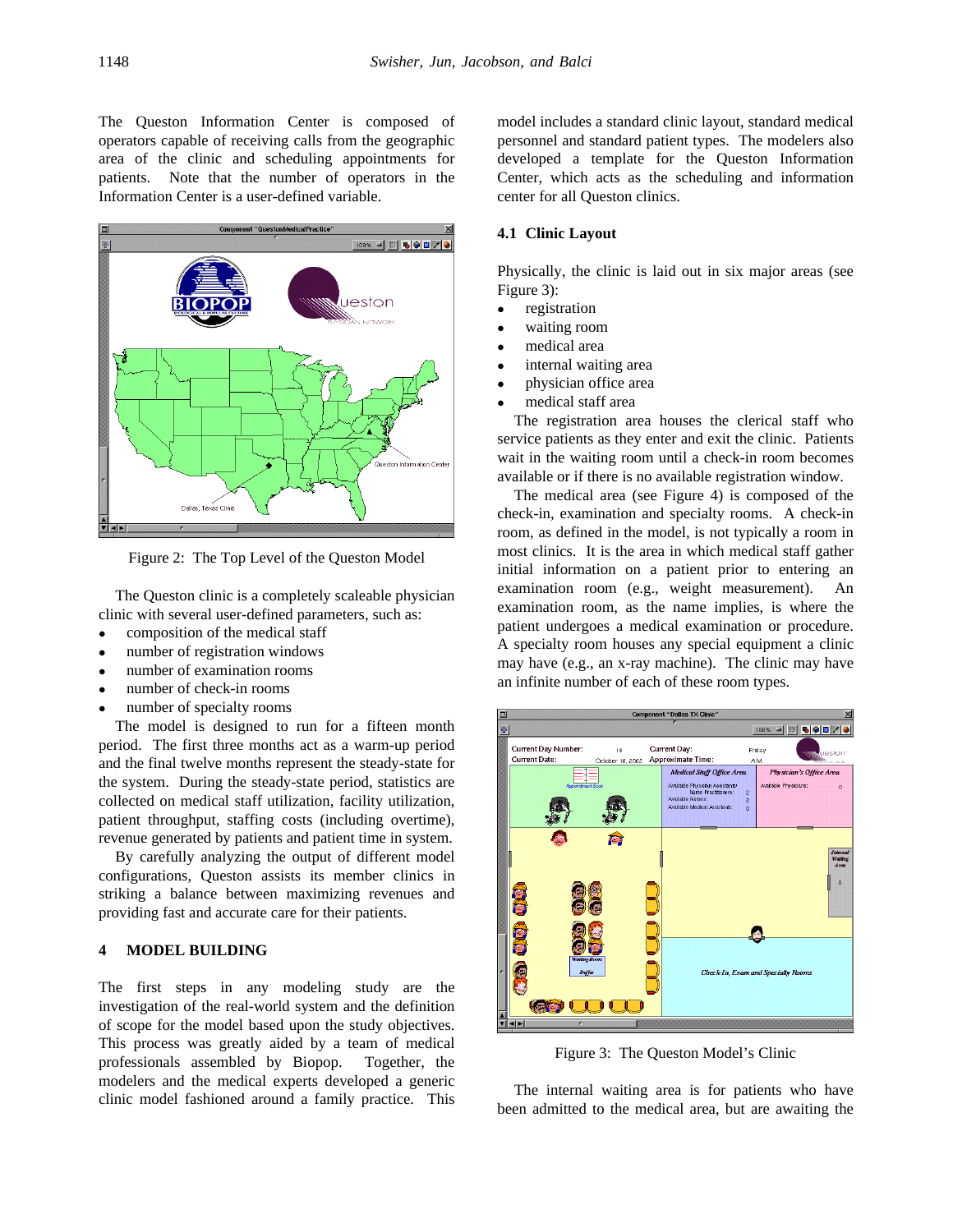availability of an exam or specialty room. For example, a patient may complete service in an examination room and need to move to a specialty room for an x-ray. If the specialty room is already occupied by another patient, the first patient will move to the internal waiting area. One of the key concepts of the Queston philosophy is the *maximum utilization of resources*. Instead of allowing the patient to wait in the examination room, occupying a valuable service area, the patient waits in the internal waiting area.



Figure 4: The Queston Model's Medical Area

The physician office area and medical staff area house the physicians and medical staff while they are either taking notes on a patient or are idle. After servicing a patient, the physician returns to his/her office and records information about the encounter for an exponentially distributed amount of time. Likewise, each medical staff member returns to the medical staff area after servicing a patient. The medical staff members, however, record information and perform services related to the patient for an amount of time that varies as a linear function of the length of the patientstaff encounter. The medical staff member spends twice the amount of the patient interaction time (face-to-face time) working in the medical staff area on services related to the patient.

The differentiation between the physician's postservice office time and the other medical staff's postservice office time stems from the modelers' observation of an actual clinic in Christiansburg, Virginia. While observing the clinic, the modelers noted that although the nurse practitioners, nurses and medical assistants spent only a short amount of time with the patient, they spent, on average, twice that amount of time performing patient-related tasks outside of the examination room. The physicians, however, spent a significantly greater amount of time with patient and performed very little patient-related work after an examination.

## **4.2 Clinic Human Resource Definition**

The key human resources in a clinical environment, as identified by the team of medical experts, are:

- $\bullet$  physicians
- physician assistants
- nurse practitioners
- nurses
- medical assistants
- $\bullet$  lab technicians
- clerical staff

Consultation with the team of medical experts allowed the modelers to combine the physician assistant and nurse practitioner categories into a single category (PA/NP) on the assumption that the typical physician practice only staffs one or the other of these personnel types, but not both. The model allows the user to choose the clinic's staffing in terms of physicians, PA/NPs and medical assistants. The number of lab technicians is determined by the number of specialty rooms selected in the model (one technician per specialty room). Likewise, the number of clerical staff is determined by the number of registration windows selected (one clerk per registration window).

### **4.3 Patient Definition and Development**

The identification of patients for the clinic proved more complex than the identification of the medical staff. The team of medical experts identified general categories of patients. Through an iterative process of presentation and review with the modelers, the medical experts agreed upon ten distinct categories of patients. These categories have their basis in the American Medical Association's codification of patient evaluation and management services provided in a physician's office. The *Physicians' Current Procedural Terminology* (American Medical Association 1996) defines five general patient levels which require an increasing amount of the physician's time and decision-making abilities. The patient categories defined for the Queston model act in a similar manner, increasing in services required as the category number increases. For example, a Category 1 patient may only require a blood pressure check, while a Category 5 patient may require immediate medical attention for a life-threatening ailment. Also included in this patient breakdown are categories for patients who come for pre-visit tests and patients who are new to the clinic. Table 1 provides a listing of the patient categories with samples of patient ailments and/or medical services required.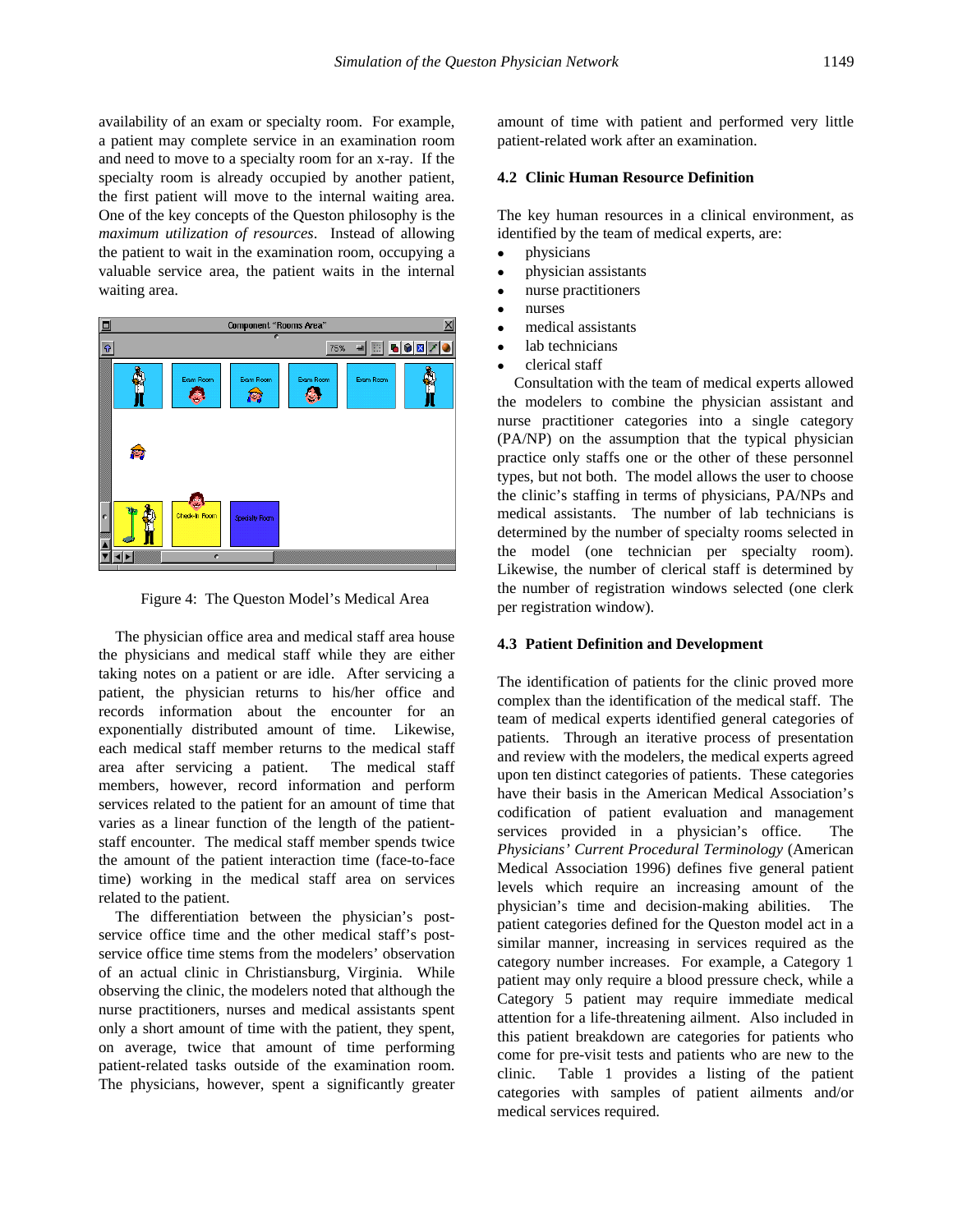The next step in the modeling process was to examine the clinic's patient flow. The modelers and medical experts identified seven distinct processes in the patientphysician encounter (see Figure 5):

- registration
- check-in
- pre-examination
- examination
- <sup>l</sup> post-examination
- exit interview
- check-out.

Registration is the time a patient spends interacting with clerical staff prior to treatment. Check-in is the time spent with a medical staff member collecting initial medical information prior to an examination. A preexam covers time spent in an exam room or specialty room collecting more extensive medical information prior to an examination. An examination is the time spent with a medical staff member either undergoing medical services used to make an ailment diagnosis or undergoing treatment for an ailment. A post-exam is the same as a pre-exam, except that it occurs after an examination. An exit interview is the time the patient spends with a medical staff member for final consultation and diagnoses. Check-out is the time spent interacting with clerical staff prior to exiting the clinic. The only required processes for each patient are registration, at least one type of examination, and check-out.

|                                                      | Table 1: Queston Model Patient Categories and |  |
|------------------------------------------------------|-----------------------------------------------|--|
| Associated Examples of Ailments or Service Performed |                                               |  |

| Patient        | Example of                                |  |
|----------------|-------------------------------------------|--|
| Category       | Ailment or Service                        |  |
| 1 A            | <b>Blood Pressure Check, Tuberculosis</b> |  |
|                | <b>Test Reading</b>                       |  |
| 1 B            | Immunization, Phlebotomy                  |  |
| 1 C            | <b>Dressing Change</b>                    |  |
| $\mathfrak{D}$ | Sore Throat, Fever, Fatigue, Headache     |  |
| 2PV            | Category 2, Pre-Visit                     |  |
| $\mathcal{R}$  | Hypertension, Diabetes, Asthma, Flu       |  |
| 3 PV           | Category 3, Pre-Visit                     |  |
| 4 A            | <b>New Patient</b>                        |  |
| 4 B            | <b>Rheumatoid Arthritis</b>               |  |
| 5              | Chronic Ailment Complication              |  |

With an understanding of the medical processes and the breakdown of patients, the modelers developed a standard form for each patient category. This form required the medical experts to identify all key aspects of a patient category:

probability of occurrence

- distribution of scheduling lead time (number of days between a patient's call and the appointment date)
- distribution of cost and revenue
- scheduling rule (e.g., appointment must be in the morning hours)
- <sup>l</sup> probability of undergoing a process (pre-exam, examination, post-exam, etc.)
- probability of requiring a particular medical staff type for a process (e.g., probability of 0.50 that a patient requires a physician for an examination)
- distribution of the time to undergo a process



Figure 5: Diagram of Patient Service Flow

The thorough definition of the aspects of the patient categories proved to be a formidable task. The data collection effort required to obtain the needed patient information was deemed both too costly and too timeconsuming. Some data collection was performed at a nearby clinic, though the modelers relied primarily upon existing data sources and the medical experts' clinical knowledge.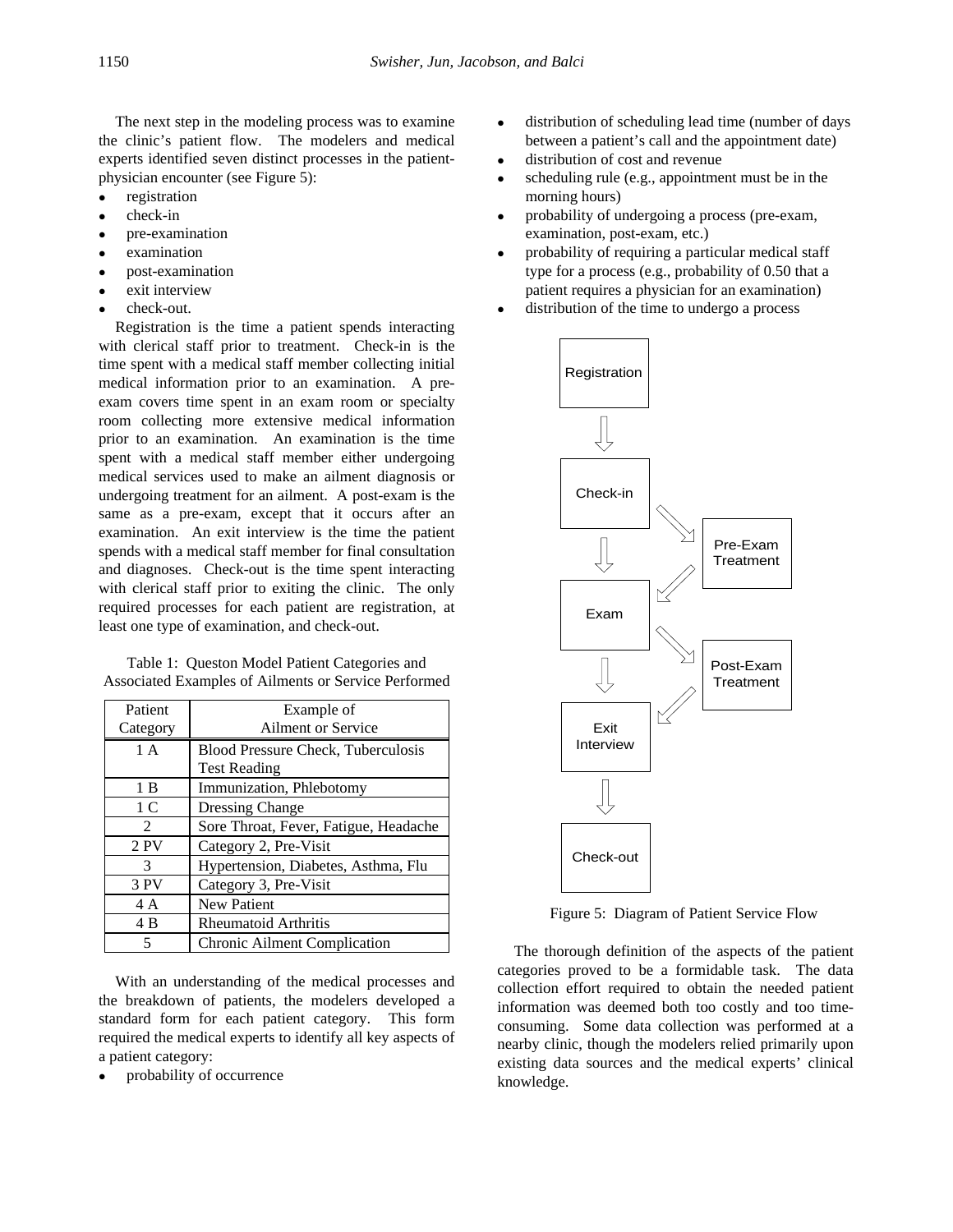For example, anecdotal evidence from the minimal data collection effort suggests that the time to undergo a medical process is distributed exponentially. Since this data is not explicitly available, the modelers asked the medical experts to estimate the minimum, maximum and modal times for a process. In this manner, a triangular distribution was built for each patient category in each process with each medical staff member. The distributions built are typically positively skewed, thereby capturing the essence of the exponential distribution while still providing a simple format for the medical experts to provide the distribution data.

In this case and others, the medical experts relied upon their own clinical experiences and published medical information. After a great deal of consultation and reformulation between the modelers and the medical experts, the group as a whole felt comfortable with its definition of the patient population.

The modelers had only to define one last type of patient: the walk-in patient. Walk-ins are drawn from the overall population of patients and arrive at the clinic throughout the day at a user-defined exponential rate. The modelers use the acceptance-rejection technique (Law and Kelton 1991) to ensure that walk-ins only arrive at the clinic during business hours. Walk-ins who are scheduled to arrive outside of clinic hours are simply destroyed after scheduling the next walk-in arrival. The modelers also reschedule the arrival of walk-ins who are scheduled to arrive during the clinic's lunch hour. In this manner, walk-ins who arrive while the clinic is closed for lunch simply wait for service until the clinic reopens.

Although a comprehensive definition of patient types was developed, the modelers had to create one additional class of humans for the model to be complete: the companion. A companion is a person who accompanies the patient to the clinic (e.g., the patient's husband/wife). A patient may arrive with 0, 1, 2, 3 or 4 companions. Although companions do not utilize the clinic's medical resources, they do utilize its waiting room space. The modelers felt that not including companions in the Queston simulation could provide misleading results on the appropriate size for a clinic's waiting room.

### **4.4 Queston Information Center**

Definition of components for the Queston Information Center was less cumbersome than component definition for the clinic. The Queston Information Center consists of a user-defined number of operators who answer calls. A portion of these calls are simply questions relating to billing, appointment times and the like. The remaining calls are patients who call wishing to schedule an appointment in a Queston clinic. The operator determines the appropriate clinic and schedules an

appointment for the patient based upon the patient's needs. The center accepts calls twenty-four hours a day.

The arrival of calls to the Queston Information Center is modeled as a nonhomogeneous Poisson process. Calls arrive at a greater rate during the morning and afternoon hours than in the evening and night hours. Calls also arrive less frequently on weekends than on weekdays. Note that all call arrival rates are user-defined inputs. Arrival thinning (Lewis and Shedler 1979) is used to generate the calls. Employing this method, the model generates calls at the maximum rate throughout the day and simply accepts calls with a probability based upon the call rate for the given time period. For example, if the maximum call rate is 1 call per 500 seconds and the current rate for call arrival is 1 call per 1000 seconds, the model will accept calls with a probability of 0.50  $((1/1000) / (1/500))$ . During the time period when the call arrival rate is at its maximum, all calls are accepted. This scheme was readily implemented using OOP by assigning each call a state attribute of "thinned" or "accepted." "Thinned" calls are destroyed, while "accepted" calls are received by the operators at the Queston Information Center.

### **5 VERIFICATION, VALIDATION AND TESTING (VV&T)**

Throughout the development and implementation of the Queston model, the modelers employed informal, static and dynamic verification, validation and testing techniques (VV&T) as described by Balci (1997).

Although informal VV&T techniques do not rely on stringent mathematical formalism, they are among the most commonly used. Balci (1997) states that well structured informal VV&T techniques applied under formal guidelines can be very effective. Examples of informal VV&T techniques employed in the Queston modeling effort include desk checking, face validation and the Turing Test.

The most significant informal VV&T result came from the Turing Test, in which Biopop's team of medical experts were presented with output from the simulation model and output from an actual clinic. The experts inability to distinguish between the data sets increased the modelers confidence in the model's validity.

Static VV&T techniques are concerned with assessing the accuracy of a model based upon characteristics of the static model design and source code. Static techniques do not require machine execution of the model (Balci 1997). Examples of static VV&T techniques employed in the Queston modeling effort include calling structure analysis, fault/failure analysis, syntax analysis and traceability assessment.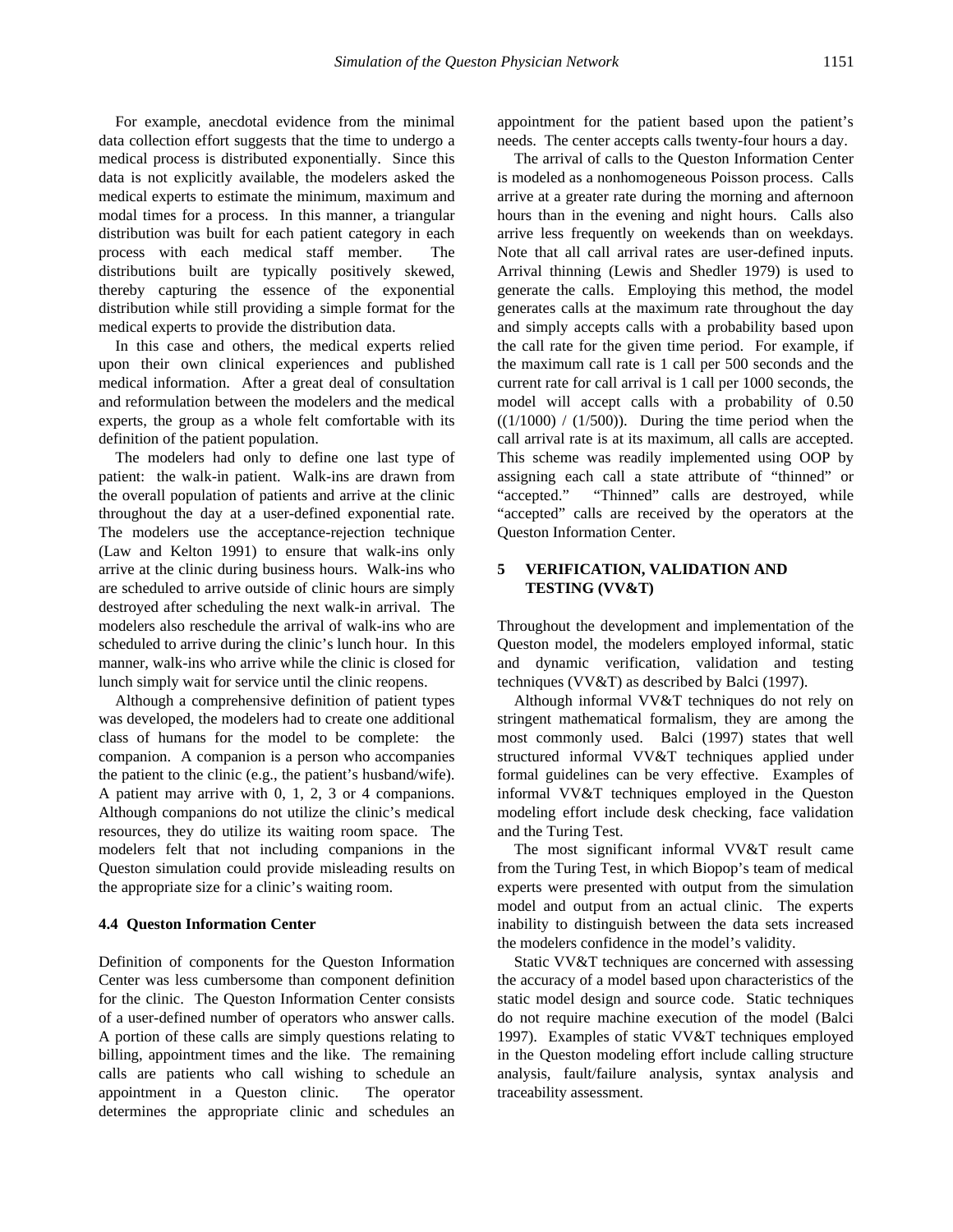The most significant static VV&T result came from the fault/failure analysis. Fault/Failure analysis examines the model design specification to determine under what conditions the model might logically fail. Fault/Failure analysis identified logic problems in the definition of patient flow and allowed the modelers to better define the possible paths a patient may take through the system.

Dynamic VV&T techniques require model execution and are intended to evaluate the model based on its execution behavior (Balci 1997). Examples of dynamic VV&T techniques employed in the Queston modeling effort include assertion checking, debugging, execution tracing, fault/failure insertion testing, functional testing, object flow testing , special input testing and sensitivity analysis.

The most significant dynamic VV&T results came from assertion checking, functional testing and objectflow testing. Both assertion checking and object-flow testing were aided by the design of the Visual Simulation Environment. VSE allows the modeler to insert specific assertion checks within each object method. This allows the model to constantly monitor critical state variables to assure that their values are not infeasible. For example, an assertion in the medical area assures that a person in a medical room is not a member of the companion class.

Object-flow testing was aided by both VSE's visual nature and its implementation of the object-oriented paradigm. Tracing the life of an object in VSE is as elementary as physically viewing the object in question as it moves through the model during execution.

Functional testing is used to assess the accuracy of a model based upon its outputs, given a specific set of inputs (Balci 1997). Although it is impossible to test all input-output combinations, the modelers tested the Queston model with a large variety of input parameter variations. For example, the model was tested with a wide range of incoming call rates to the Queston Information Center. For those runs in which very few calls were placed, such model outputs as clinic overtime and medical staff utilization were minimal. Conversely, for those runs in which many calls were placed, clinic overtime and medical staff utilization were much greater.

Based upon the results of the VV&T techniques utilized in testing the Queston model, the modelers concluded that the Queston model provides a sufficiently valid representation of the clinical environment.

# **6 EXPERIMENTATION AND RESULTS**

Experimentation with the Queston model has shown the clinical environment to be highly sensitive to patient mix and patient scheduling. Model experimentation also shows that under certain conditions staffing reductions can be made without sacrificing patient throughput or

increasing staff overtime. Table 2 provides the key input parameters for the baseline experiment upon which these results are based.

| <b>Input Parameter</b>         | Input Value |
|--------------------------------|-------------|
| Number of Physicians           |             |
| Number of PA/NPs               |             |
| Number of Nurses               | 2           |
| Number of Medical Assistants   |             |
| Number of Examination Rooms    | 6           |
| Number of Check-In Rooms       |             |
| Number of Specialty Rooms      |             |
| Number of Registration Windows |             |

Table 2: Key Initial Experiment Input Parameters

After making an initial model run to establish a baseline (Model I), the modelers tested the clinic's sensitivity to patient mix. A change was made to the model to slightly decrease the number of patients requiring extensive physician interaction (Model II). The probabilities that a patient is a category 4B or category 5 patient were decreased while the probabilities that a patient is a category 2 or category 3 patient were increased. Table 3 provides the probability of occurrence for each patient category in Model I and Model II.

| Patient  | Model I       | Model II      |
|----------|---------------|---------------|
| Category | P(Occurrence) | P(Occurrence) |
| 1 A      | 0.10          | 0.10          |
| 1B       | 0.10          | 0.13          |
| 1 C      | 0.02          | 0.05          |
| 2        | 0.30          | 0.30          |
| 3        | 0.28          | 0.28          |
| 4 A      | 0.04          | 0.04          |
| 4B       | 0.08          | 0.05          |
| 5        | 0.08          | 0.05          |

Table 3: Probability of Occurrence for Patient Categories in Model I and Model II

The change in patient mix reduced physician utilization from 0.68 to 0.61 while significantly reducing the average daily overtime of the clinic. Clinic overtime is defined as the length of time the clinic remains open serving patients after 5:00 PM. Table 4 lists the mean clinic overtime per day of operation for the original model (Model I) and the revised model (Model II).

The modelers next tested the effect of changing the time of day a patient category is scheduled. Model I schedules 20% of category 5 patients in the morning hours (9 AM to 11:30 AM) and 80% in the afternoon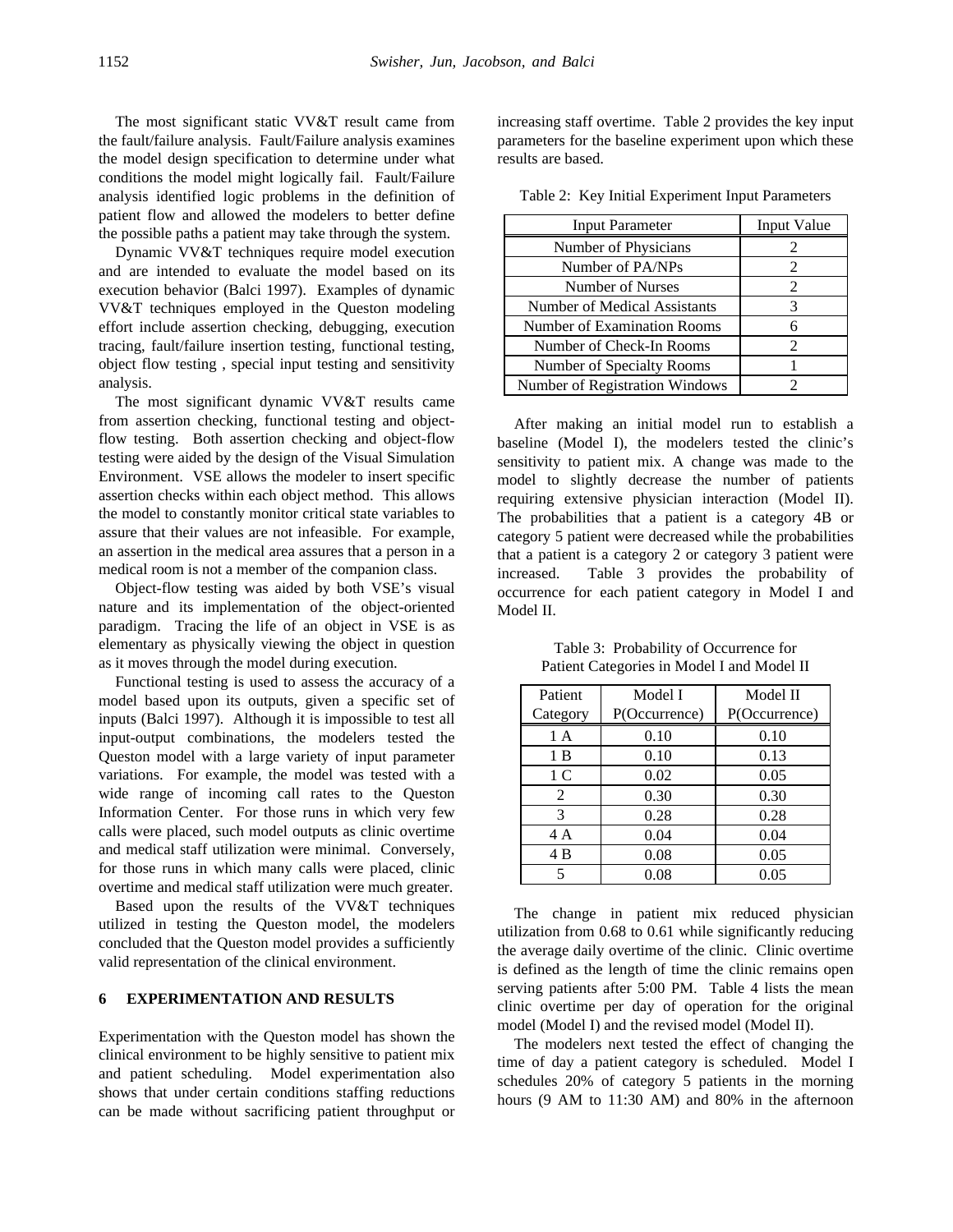(1:00 PM to 4:15 PM). The category 5 scheduling rule was altered to schedule 50% of patients in the morning and 50% in the afternoon. A model run reflecting both this change in scheduling rule and the previous changes in patient mix was performed (Model III). Table 4 provides the clinic overtime results for Model III.

Table 4: Mean Daily Clinic Overtime for Model I, Model II and Model III

| Day        | Model I   | Model II  | Model III |
|------------|-----------|-----------|-----------|
| $\alpha$ f | Clinic    | Clinic    | Clinic    |
| Operation  | Overtime  | Overtime  | Overtime  |
|            | (minutes) | (minutes) | (minutes) |
| Monday     | 36.9      | 14.9      | 4.2       |
| Tuesday    | 25.2      | 12.5      | 0.0       |
| Wednesday  | 16.7      | 9.9       | 4.5       |
| Thursday   | 17.1      | 10.2      | 0.0       |
| Friday     | 25.7      | 3.3       | 8.6       |
| Mean       | 24.3      | 10.2      | 3.5       |

The modelers were not only interested in the effects of patient mix and scheduling changes, but were also interested in determining the effect of staffing changes. The modelers performed two model runs with reductions in the number of medical assistants in the clinic. The first run was made with two medical assistants (Model IV) while the second was made with one medical assistant (Model V). The base model for these experiments, Model III, utilizes three medical assistants.

Neither Model IV nor Model V show significant changes to clinic overtime, physician utilization or mean patient visit length. Table 5 displays the similarities in mean patient visit length for the three models.

Table 5: Mean Visit Length per Patient Category for a Clinic with 1 (Model III), 2 (Model IV) and 3 (Model V) Medical Assistants

|               | Model III  | Model IV   | Model V    |
|---------------|------------|------------|------------|
| Patient       | Mean Visit | Mean Visit | Mean Visit |
| Category      | Length     | Length     | Length     |
|               | (minutes)  | (minutes)  | (minutes)  |
| 1A            | 25.6       | 25.5       | 24.5       |
| 1 B           | 25.9       | 26.3       | 25.9       |
| 1 C           | 31.9       | 33.2       | 35.1       |
| $\mathcal{L}$ | 61.7       | 60.2       | 62.2       |
| 2 PV          | 27.5       | 27.8       | 27.8       |
| 3             | 60.3       | 60.8       | 64.9       |
| 3 PV          | 21.5       | 21.7       | 22.3       |
| 4 A           | 48.5       | 46.5       | 48.4       |
| 4 B           | 65.6       | 65.0       | 68.8       |
| 5             | 82.2       | 83.6       | 85.2       |

As a whole, the experiments performed on the Queston model show the clinical environment to be very sensitive to small changes in patient mix and patient scheduling rules. Experiments show that clinics treating a greater percentage of category 5 patients can expect a more heavily utilized physician and a greater amount of clinic overtime. Experimentation with the system also reveals that staffing reductions can be made, under certain conditions, which do not cause significant negative impacts on patient service time or clinic overtime. Data such as this could prove invaluable to Queston physicians who hope to reduce costs while still providing fast, efficient patient care.

# **7 SUMMARY AND FUTURE RESEARCH DIRECTIONS**

In a world of high quality, efficient service operations, health care consumers expect no less from their physicians. Efficient health care in the  $21<sup>st</sup>$  century will be vital to the success of physician clinics. The Queston Physician Network aims to gain efficiencies through the use of state-of-the-art information systems and wellplanned physician clinics. The simulation model described herein allows physicians who partner with Queston to perform risk-free what-if analyses on staffing levels and facility design, as well as experimentation on scheduling policies and operating hours. The model also allows Queston to determine appropriate staffing for its Information Center. Biopop believes that Queston has the potential to set new standards for efficiency and excellence in health care.

Although the modeling team is pleased with its results thus far, it plans to continue to revise and experiment with the model. The key future research issue is the system's response to the addition of several more Queston clinics. The modelers plan to expand the single clinic model to a multiple clinic model and study the effects upon the Queston Information Center. Once again, OOP will play a major role in expanding the model. The modelers expect only minor changes to allow an entire clinic to be instantiated as any other object in the model.

## **ACKNOWLEDGMENTS**

The authors wish to thank Randal J. Kirk, President and CEO of Biological & Popular Culture, Inc. (Biopop) for his support and encouragement throughout this project. The authors also wish to thank Lee Talbot, Vice-President of Information Systems, Biopop; Judy Vander Schaaff, Director of Medical Systems, Biopop; Tracey Akers, Medical Systems Production Manager, Biopop;